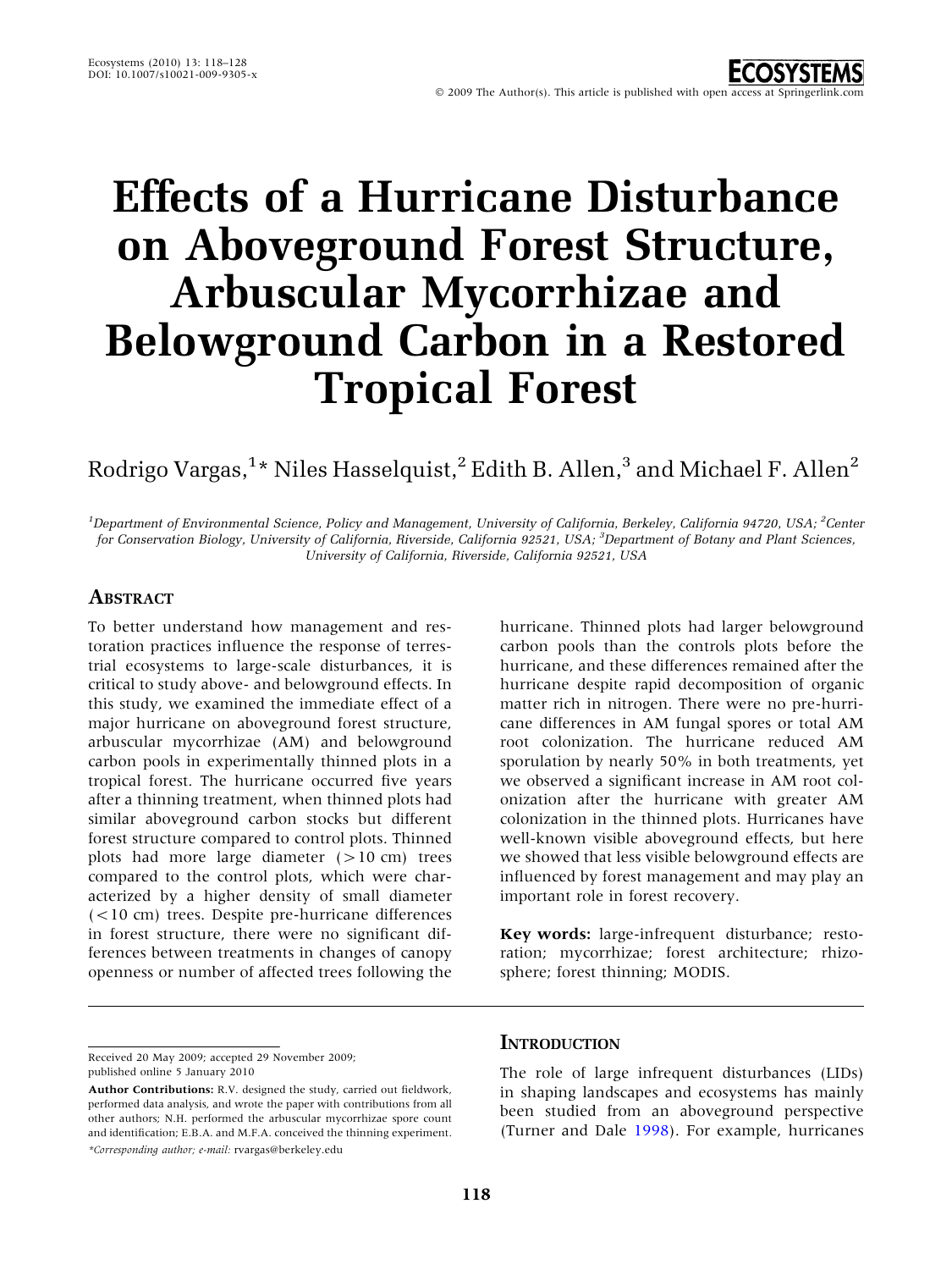affect visible aboveground components of ecosystems by defoliating vegetation and uprooting of trees (Basnet and others [1992;](#page-9-0) Scatena and others [1993;](#page-10-0) Ostertag and others [2005\)](#page-10-0). In contrast, little is known about belowground effects because they are less evident than the visible aboveground response (Lugo [2008](#page-10-0)). Thus, it is crucial to study above- and belowground effects to better understand ecosystem responses and trajectories following hurricanes and other LIDs.

Belowground processes are critical for regulating global climate change (Lal [2004](#page-10-0)), but how these processes respond to hurricanes has been largely overlooked. Research on belowground responses to hurricanes has focused on changes in soil nutrients (Scatena and others [1993](#page-10-0)), litter and fine root biomass (Silver and Vogt [1993;](#page-10-0) Beard and others [2005\)](#page-9-0). For example, there is evidence that litter biomass can recover to pre-hurricane conditions in less than one year (Ostertag and others [2003](#page-10-0)). In contrast, other studies have shown that fine root biomass is reduced following hurricanes and recovers slower than litter biomass (Silver and Vogt [1993](#page-10-0); Beard and others [2005](#page-9-0)). Less effort has been focused in soil processes such as soil respiration where large emissions of carbon (3821 g C m<sup>-2</sup> y<sup>-1</sup>) have been reported following a hurricane event (Vargas and Allen [2008\)](#page-10-0). Hence, it is important to quantify changes in above- and belowground carbon pools to better understand the fate of the net ecosystem carbon response following hurricanes.

Another important but unclear topic is how hurricanes affect mycorrhizae root colonization. Previous studies have shown that arbuscular mycorrhizal (AM) fungi can help plants take up nutrients (Johnson and Wedin [1997](#page-10-0); Hodge [2004](#page-10-0)) and water (Querejeta and others [2003\)](#page-10-0), which in turn may benefit forest development (Huante and others [1993;](#page-10-0) Kiers and others [2000;](#page-10-0) Allen and others [2003\)](#page-9-0). Many neotropical forests are dominated by AM fungi (Allen and others [1995](#page-9-0); Treseder and Cross [2006;](#page-10-0) but see Hogberg [1992\)](#page-10-0), thus it is important to identify possible responses of AM root colonization and spore density in soils following hurricanes. Allen and others [\(1998](#page-9-0)) have previously shown that an individual treefall may reduce or have no effect on AM colonization in a tropical forest stand, but results from this study are difficult to up-scale to the large-scale effects associated with hurricanes. Other studies have found that defoliation and herbivory reduces AM colonization as a result of a loss in photosynthetic area and a potential reduction of carbon transfer

from the plant to the fungi (Eom and others [2001](#page-9-0); Gange and others [2002;](#page-9-0) Wearn and Gange [2007](#page-10-0)). However, the response of AM colonization may be influenced by the intensity of defoliation and AM fungal species present (Klironomos and others [2004\)](#page-10-0).

Our main objective was to examine the immediate effect on aboveground forest structure, belowground carbon and AM fungi after a major hurricane in a seasonally dry tropical forest. This vegetation type experiences high rates of land-use change (Murphy and Lugo [1986](#page-10-0); Janzen [1988](#page-10-0); Bullock and others [1995\)](#page-9-0) and restoration or management efforts are needed. Furthermore, previous studies have identified the importance of including ecosystem management in the context of LIDs such as hurricanes (Dale and others [1998](#page-9-0); Stanturf and others [2007\)](#page-10-0). Therefore, it is important to understand how managed or restored ecosystems respond to LIDs especially in areas with high rates of land-use change and susceptibility to hurricane effects.

In this study, we compare above- and belowground responses of control and experimental plots that had been thinned five years before Hurricane Wilma hit the northern Yucatan Peninsula on October of 2005. These plots had similar aboveground carbon but differed in structure (that is, basal area, tree density) prior to the hurricane. The goal of the thinning treatment was to restore a dense young stand to reduce the possibility of ground fires extending to the forest canopy and to promote the growth of the remaining trees. Before the hurricane, thinned plots had lower tree density, larger trees, higher fine root biomass, but similar aboveground carbon compared to the control plots (Vargas and others [2009a](#page-10-0)). We therefore used a replicated experimental design to test how differences in tree density and basal area influenced the immediate response of above- and belowground variables after a hurricane in a tropical forest.

We tested the following hypotheses: (1) thinned plots with greater density of trees larger than 10 cm in diameter at breast height (DBH) may have a greater number of fallen and dead trees than the control plots; (2) defoliation decreases AM root colonization as trees may reduce carbon investment to AM fungi as a response to foliage loss; (3) AM fungal spores in the soil may be reduced after the hurricane; and (4) initial differences in tree density and basal area per tree (that is, forest architecture) will induce a different response in belowground carbon pools and AM fungi following a major hurricane.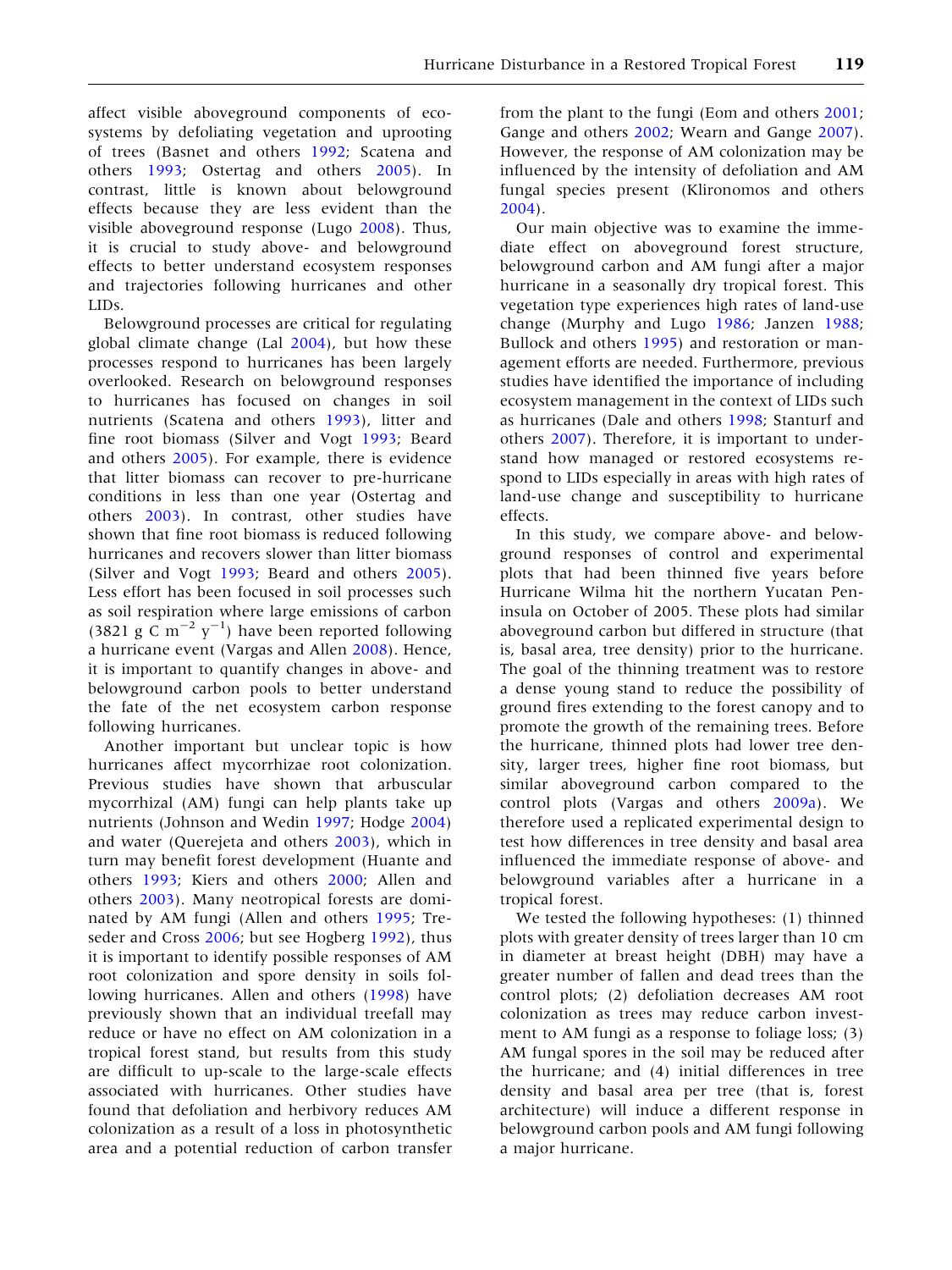#### MATERIALS AND METHODS

#### Site Description

The study was conducted at El Eden Ecological Reserve (latitude 21°12.6' N, longitude 87°10.93' W) in the northeast Yucatan Peninsula, Mexico. This site has a mean annual temperature of 24.2 $^{\circ}$ C and annual precipitation of 1650 mm. The climate is typical of seasonally dry tropical forests, with a pronounced dry season (<100 mm/month) from January to April. Recurrent fires during the dry season have created a landscape of forests of different ages (Vargas and others [2008](#page-10-0)). The soils in the Reserve are shallow  $( $20 \text{ cm}$  depth) with$ approximately 30% soil organic matter, pH 7.5, bulk density of 0.35  $g/cm^3$ , and overlaying limestone bedrock (Vargas and others [2008](#page-10-0)).

In July 2000, twenty  $20 \times 20$  m plots were established in a forest that burned during a standreplacing fire in the summer of 1989. This forest stand had 53 tree species, with the 10 dominants including individuals of Bursera simaruba (L.) Sarg., Dendropanax arboreus (L.) Decne. & Planch., Ficus cotinifolia Kunth., Guettarda combsii Urb, Jatropha gaumeri Greenm., Lonchocarpus castilloi Standl., Lonchocarpus rugosus Benth., Nectandra salicifolia Kunth, Piscidia piscipula (L.) Sarg., and Vitex gaumeri Greenm. A vegetation thinning treatment was applied to ten of these plots in a blocked replicated design by cutting all trees with a DBH less than 2 cm (Vargas and others [2009a](#page-10-0)). The remaining ten plots were left uncut and used as control plots. Five years after the thinning there were no significant differences in tree height (mean 6 m) and above ground carbon ( $\sim$ 38 Mg C/ha) between the control and thinned plots (Vargas and others [2009a](#page-10-0)). However, the control plots had significantly higher tree density mainly composed of trees with DBH less than 2 cm, whereas the thinned plots had higher density and basal area of trees with DBH greater than 10 cm (Figure [1\)](#page-3-0).

#### Hurricane Wilma

Hurricane Wilma was the most intense hurricane on record in the Atlantic basin with winds over 295 km  $h^{-1}$  and a record low barometric pressure of 882 mbar [\(www.nhc.noaa.gov](http://www.nhc.noaa.gov)). On October 21, 2005, it made landfall over the island of Cozumel, Mexico, as a Category 4 storm on the Saffir-Simpson scale, and emerged over the Gulf of Mexico on October 23 as a Category 2. During the passage of the hurricane, barometric pressure decreased from nearly 1010 mbar to 975 mbar as the eye of the hurricane crossed over the study site (Figure [2](#page-3-0)A). The immediate effect of the hurricane was an increase in soil water content for nearly 50 days (Figure [2B](#page-3-0)), and the defoliation of vegetation as recorded by a sharp increase in photosynthetic active radiation (PAR) in the understory of the study plots (Figure [2](#page-3-0)C). Soil temperature was only affected during the first 50 days following the hurricane and thereafter decreased as expected by seasonally lower temperatures in December (Figure [2D](#page-3-0)). More details on environmental measurements during the hurricane can be found in previous studies (Allen and others [2007;](#page-9-0) Vargas and Allen [2008](#page-10-0)).

# Aboveground Hurricane Effects

During September 2005, one month before the hurricane, we selected ten thinned and ten control plots to calculate canopy openness. We took hemispherical photographs below the forest canopy at the center of each plot and calculated percent canopy openness and effective leaf area index using a Gap Light Analyzer V2.0 with the  $60^\circ$  ring (Frazer and others [1999\)](#page-9-0). Hemispherical pictures were taken again during the third week of December 2005 to test for hurricane effects on canopy openness.

During September 2005 we set one litter basket  $(1 \times 1 \text{ m})$  at the center of each plot where the hemispherical pictures were taken to capture litterfall. We could not gain immediate access to the litterfall baskets due to hurricane damage on roads. Hence, litter from the baskets was collected in December of 2005 but is likely an under estimation of total litterfall due to decomposition over two months.

In December of 2005, at each one of the plots where hemispherical pictures were taken, we counted and identified affected trees. We identified trees that had fallen, had tip-up mounds with torn roots (usually those leaning at least 45°), or were snapped at any level. We recorded the following categories for affected trees: (1) dead trees as fallen dead, leaning dead, snapped dead and these trees were not producing new leaves; or (2) *living trees* that may be snapped alive, fallen alive, and leaning alive and these trees were producing new leaves as most of the standing trees.

We were not able to measure photosynthesis at the study plots. Therefore, we used MODIS Land Product (MOD17A2) Subsets to estimate changes in gross primary production (GPP) at the landscape scale (Running and others [2004\)](#page-10-0). We used a  $3 \times 3$  km grid using the average of all nine cells centered at the location of the plots to get a landscape estimate of the response of GPP following the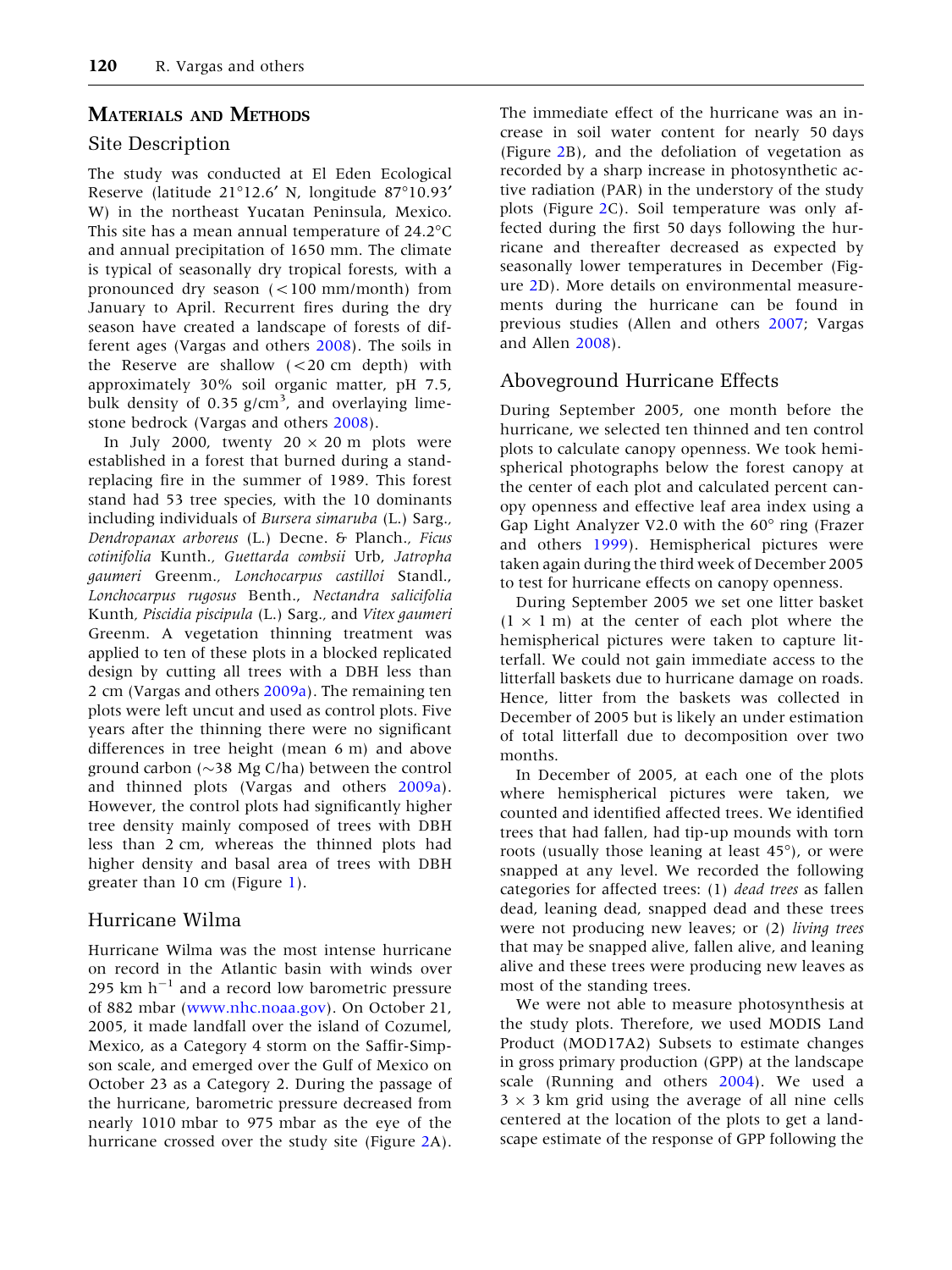<span id="page-3-0"></span>

Figure 1. Pre-hurricane forest structure in terms of (A) stem density and (B) basal area in the thinned and control plots. Differences in forest architecture were a result of a thinning treatment applied in 2000 in which all trees smaller than 2 cm in DHB were cut (after Vargas and others [2009a\)](#page-10-0). DBH means diameter at breast height.  $* P < 0.05$ ,  $*** P < 0.001$ .

hurricane. These values were derived from the product MOD17A2 generated with Collection 4 from the ORNL DAAC [\(2006](#page-10-0)), and previous studies have discussed in detail the validation of this product (Turner and others [2005;](#page-10-0) Heinsch and others [2006\)](#page-9-0). Details about preparation of subsets including data MODIS reprocessing, methods and formats can be found at ORNL DAAC [\(http://](http://www.daac.ornl.gov/MODIS/modis.html) [www.daac.ornl.gov/MODIS/modis.html](http://www.daac.ornl.gov/MODIS/modis.html)). Tempo-

ral interpolation was used to replace pixels that have quality control flags indicating poor quality. The 8-Day MODIS-GPP values were extrapolated to daily GPP values (gC  $m^{-2}$  d<sup>-1</sup>) using a Savitzky-Golay smoothing filter. We do not mean that these values represent the photosynthesis activity at the study plots, but we present them as evidence of potential effects on photosynthesis activity following the hurricane. We will refer to the values



Figure 2. Mean daily values of climatic variables including (A) barometric pressure, (B) soil volumetric water content (VWC), (C) photosynthetically active radiation (PAR) under the canopy, and (D) soil temperature in control plots between day of the year (DOY) 250 and 365 of 2005. Hurricane Wilma made landfall over our study site on October 22 as a Category 4 storm on the Saffir-Simpson scale, and emerged over the Gulf of Mexico on October 23 as a Category 2.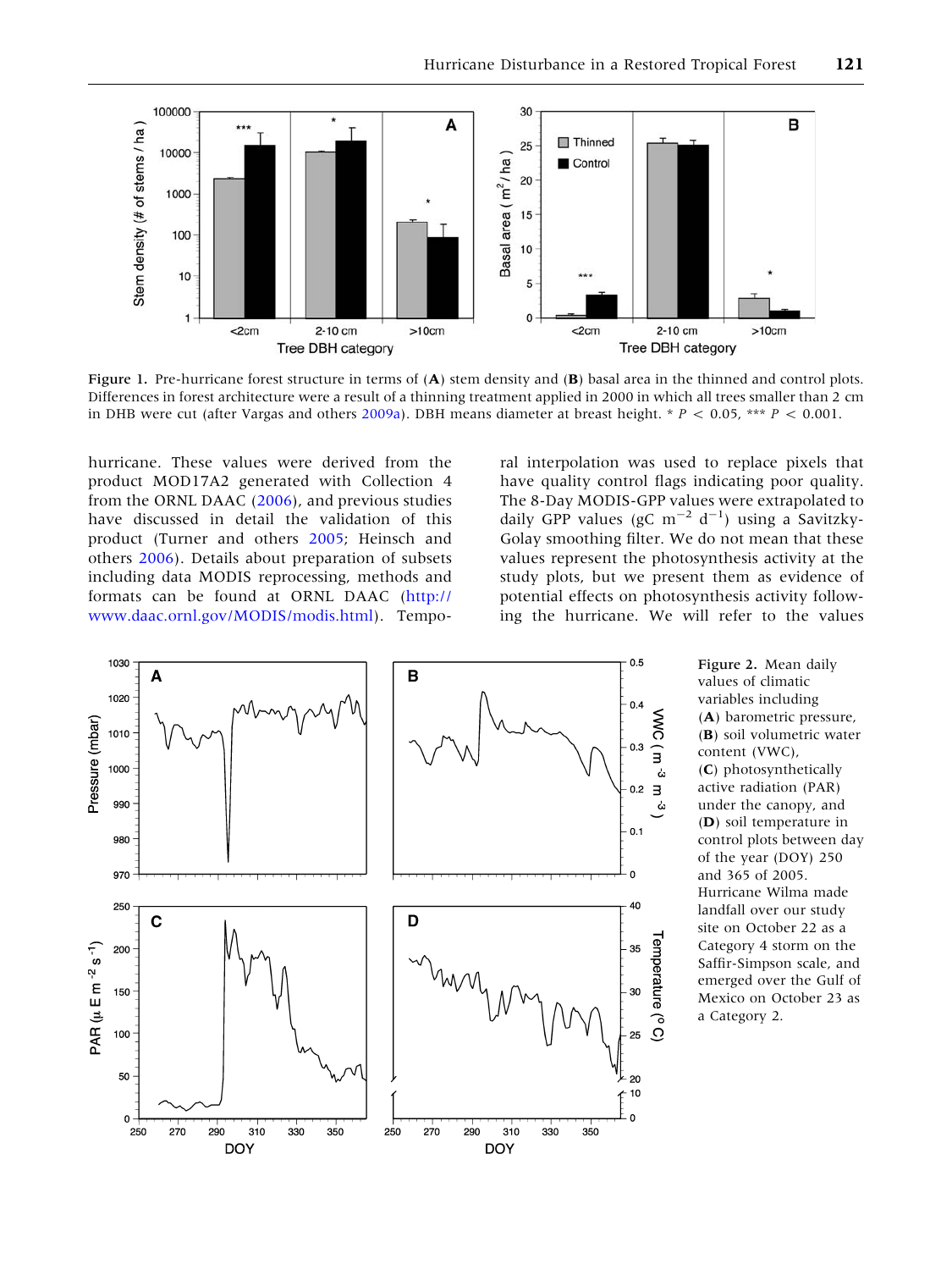generated by the product MOD17A2 as GPP throughout the text.

# Belowground Hurricane Effects

During September 2005, we selected six thinned and six control plots, and within each plot we established two 0.5  $\times$  0.5 micro-plots set 5 m apart to study belowground carbon (BGC) pools. These pools were defined as the Oi-horizon (litter layer or slightly decomposed litter with debris  $\lt$ 5 cm in diameter), Oe-horizon (decomposed litter layer) and fine roots  $(< 2.0$  mm in diameter). The material found in the Oe-horizon was subdivided into  $0e > 2$  mm (material larger than 2 mm; partially decomposed litter) and Oe < 2 mm (material smaller than 2 mm; highly decomposed litter) as reported in previous studies at the research site (Vargas and others [2008,](#page-10-0) [2009a](#page-10-0)). At the center of each 0.5  $\times$  0.5 m plot we collected two samples of the Oa-horizon (including fine roots) by inserting a 4.5 cm diameter metal soil corer until we encountered limestone bedrock (up to 10 cm in depth). All samples (O horizons and fine roots) taken within the same  $20 \times 20$  m plot were pooled. Soil samples were air dried and transported to the University of California, Riverside and stored at  $-20^{\circ}$ C. Fine roots from cores were sorted by hand and rinsed free of organic matter with deionized water. All soil and fine root samples were dried at 65°C for 72  $h$  to determine dry weight and then ground  $(250 \mu m)$ sieve) for carbon and nitrogen analysis. Total nitrogen and carbon percentage was determined by dry combustion using a Thermo Finnigan Flash EA1112N/C analyzer (Milan, Italy). A similar protocol was followed during December of 2005 to sample BGC pools following the hurricane event.

# Mycorrhizal Colonization and Spore Count

During September and December of 2005, two additional soil cores of the Oa-horizon (including fine roots) were collected at the center of each 0.5  $\times$ 0.5 m plot. Importantly, here we sampled all the soil profile to bedrock because of the shallow nature of the soils  $( $20 \text{ cm}$  depth)$ . In all cases, soil cores were sieved through a 2 mm mesh and fine roots were sorted by hand to determine AM colonization. The 2 mm fraction of soil that passed through the sieve was used to study the presence of AM spores in the soil.

The collected fine roots were washed in deionized water to determine mycorrhizal colonization (1 m of fine roots analyzed per treatment). We did

not distinguish among roots of different plant species because of the large number of species present in these forests (Schultz [2005](#page-10-0)). Roots were prepared according to McGonigle and others [\(1990](#page-10-0)) for analysis of percentage colonization of AM structures (hyphae, arbuscules and vesicles) using the intersection method (McGonigle and others [1990\)](#page-10-0). At least 100 intersections were scored for each sample.

Spores were extracted by sucrose floatation from 5 g of the sieved soil (Ianson and Allen [1986\)](#page-10-0), and identified based on spore morphology (Perez and Schenck [1987](#page-10-0)). Only entire, living spores were counted and AM spore density was expressed per gram of dry soil. We divided the spores based on size; (1) small spores less than 100  $\mu$ m and (2) large spores greater than  $100 \mu m$ . These categories were selected based on previous analyses at the study site, where we observed that most of the spores less than 100 µm were primarily in the genus *Glomus*, and spores larger than  $100 \mu m$  were from the genus Acaulospora, Gigaspora, Scutellospora, and Sclerocystis (Allen and others [2003](#page-9-0)).

# Statistical Analysis

Datasets were tested for normality (one-sample Kolmogorov–Smirnov test), arcsine transformed when needed. To test for overall (control and thinning plots combined) differences between prehurricane and post-hurricane effects we used paired samples t-tests. To test pre-hurricane or posthurricane differences between control and thinning plots, we used independent sample t-tests. Values are reported as means  $\pm$  standard errors. All statistical analyses were performed using SPSS statistical software (SPSS Inc., v13.0, 2006).

#### **RESULTS**

# Aboveground Hurricane Effects

Mean canopy openness did not differ significantly between thinned and control plots before (mean 6.5  $\pm$  0.3%) or after the hurricane (mean 13.8  $\pm$ 0.8%) showing that the response of canopies was similar regardless of treatment. The overall (control and thinned plots combined) effect was a significant  $(t = 7.646, P < 0.001)$  increase in canopy openness of nearly 115% following the hurricane. The increase in canopy openness corresponded to a sharp increase in PAR on the forest floor immediately after the hurricane (Figure [2C](#page-3-0)). Increased canopy openness was coupled with a significant  $(t = 12.147)$ ,  $P < 0.001$ ) reduction in leaf area index (LAI) from  $3.4 \pm 0.08$  to  $2.2 \pm 0.06$ .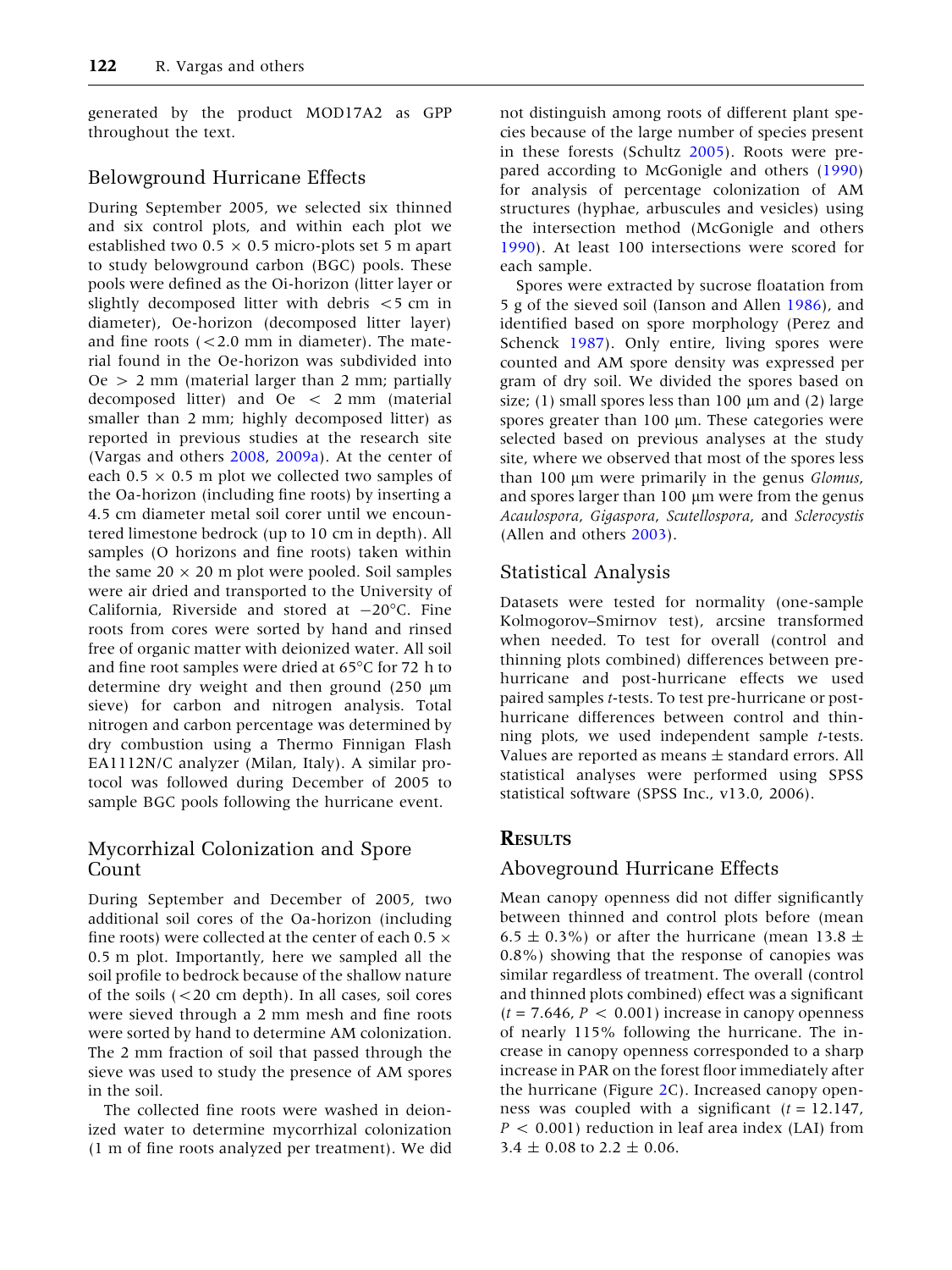

Figure 3. MODIS/Terra gross primary production (GPP,  $\rm gC$  m<sup>-2</sup> d<sup>-1</sup>) 8-Day L4 from year 2000 to 2008 at the study site. The arrow in the figure represents the approximate time when Hurricane Wilma hit the study site.

We were not able to measure photosynthesis at the plot level but the reduction in LAI was consistent at the landscape scale at El Eden Ecological Reserve (see Vargas [2009\)](#page-10-0). Using the MODIS product MOD17A2, we found that the reduction in LAI was associated with a reduction of GPP at the landscape scale from nearly 9 to 4 gC  $m^{-2}$  d<sup>-1</sup> (Figure 3).

Two months after the hurricane we found 590 g  $\text{m}^{-2}$  of remaining litter in the litter baskets and there were no significant differences between thinned and control plots. Using the mean carbon percentage of the Oi-horizon of 49.2% after the hurricane (data not shown), we determined that this input is equivalent to 2.9 MgC  $ha^{-1}$ .

We did not find significant differences in the number of dead trees (mean =  $590 \pm 13$  trees/ha) between thinned and control plots, but dead trees in thinned plots had significantly  $(t = -2.86$ ,  $P = 0.043$ ) larger DBH (5.9  $\pm$  0.02 cm) than affected dead trees in the controls  $(4.7 \pm 0.04 \text{ cm})$ . Importantly, there were no differences in the DBH  $(4.9 \pm 0.03$  cm) or number of affected living trees (mean =  $530 \pm 7$  trees/ha) between thinned and control plots. Overall, the control plots lost a higher proportion of trees larger than 10 cm DBH in comparison to the thinned plots because there were less of these trees before the hurricane (Table [1\)](#page-6-0).

# Belowground Hurricane Effects

Over 90% of the AM spores in the small category were Glomus spp., whereas the spores from the large category represented Acaulospora spp.  $(\sim 70\%)$ , Scutellospora spp.  $(\sim 15\%)$ , and Gigaspora spp  $(\sim]15\%$ ). Overall (control and thinned plots combined), we found a significant reduction of nearly 50% of small ( $t = 4.803 P = 0.001$ ) and large  $(t = 3.705 \text{ } P = 0.003)$  AM spore density after the hurricane (Figure [4](#page-6-0)). However, we did not detect significant differences in AM spore density between plots before or after the hurricane (Figure [4](#page-6-0)).

Overall (control and thinned plots combined), total AM colonization (sum of hyphal, vesicle and arbuscules) significantly  $(t = -4.419, P = 0.001)$ increased after the hurricane, from nearly 58%  $\pm$ 7.7 to 76%  $\pm$  3.[5](#page-7-0) (Figure 5). This increment was significantly  $(t = -4.029, P = 0.002)$  driven by an increase in hyphal colonization from nearly 56%  $\pm$ 8.3 to 74%  $\pm$  3.3, and to a minor extent by a marginal increase in arbuscules colonization  $(t =$  $-2.089$ ,  $P = 0.061$ ) from  $0.6\% \pm 0.6$  to  $1.7\% \pm 0.3$ . No significant differences were found before and after the hurricane in vesicle colonization with a mean of  $0.9\% \pm 0.4$ .

Before the hurricane there were no significant differences in total AM colonization or in any of the AM structures (hyphae, vesicles and arbuscules) between the thinned and control plots (Figure [5](#page-7-0)). After the hurricane, total AM colonization was significantly higher  $(t = -3.043, P = 0.012)$  in the thinned plots (84%) compared to control plots (69%), mainly driven by an increase in AM colonization of hyphae ( $t = -2.798$ ,  $P = 0.019$ ; Figure [5\)](#page-7-0).

Overall (control and thinned plots combined), we found significant reduction in (a) total BGC  $(t = 3.865, P = 0.003)$  from 9.1 to 7.9 MgC ha<sup>-1</sup>; (b) Oi-horizon ( $t = 2.242$ ,  $P = 0.47$ ) from 4.5 to 4.0 MgC ha<sup>-1</sup>; and (c) fine root carbon ( $t = 6.689$ ,  $P < 0.001$ ) from 2.4 to 1.2 MgC ha<sup>-1</sup> after the hurricane. In contrast, we found a significant  $(t =$  $-3.08$ ,  $P = 0.01$ ) increase in the Oe  $> 2$  mm fraction from 1.3 to 2.0 MgC ha<sup>-1</sup> after the hurricane.

Before the hurricane there was significantly more carbon stored in total BGC  $(t = -7.177)$ ,  $P < 0.001$ ), fine roots ( $t = -2.780$ ,  $P = 0.019$ ), the Oe > 2 mm fraction ( $t = -2.494$ ,  $P = 0.032$ ), and the Oi-horizon ( $t = -3.43$ ,  $P = 0.006$ ) in thinned plots compared to control plots (Figure [6](#page-7-0)). In contrast, after the hurricane there was significantly more carbon only in total BGC  $(t = -3.335)$ ,  $P = 0.008$ ), fine roots ( $t = -2.678$ ,  $P = 0.023$ ), and the Oi-horizon ( $t = -3.526$ ,  $P = 0.005$ ) in thinned plots compared to the control plots (Figure [6](#page-7-0)).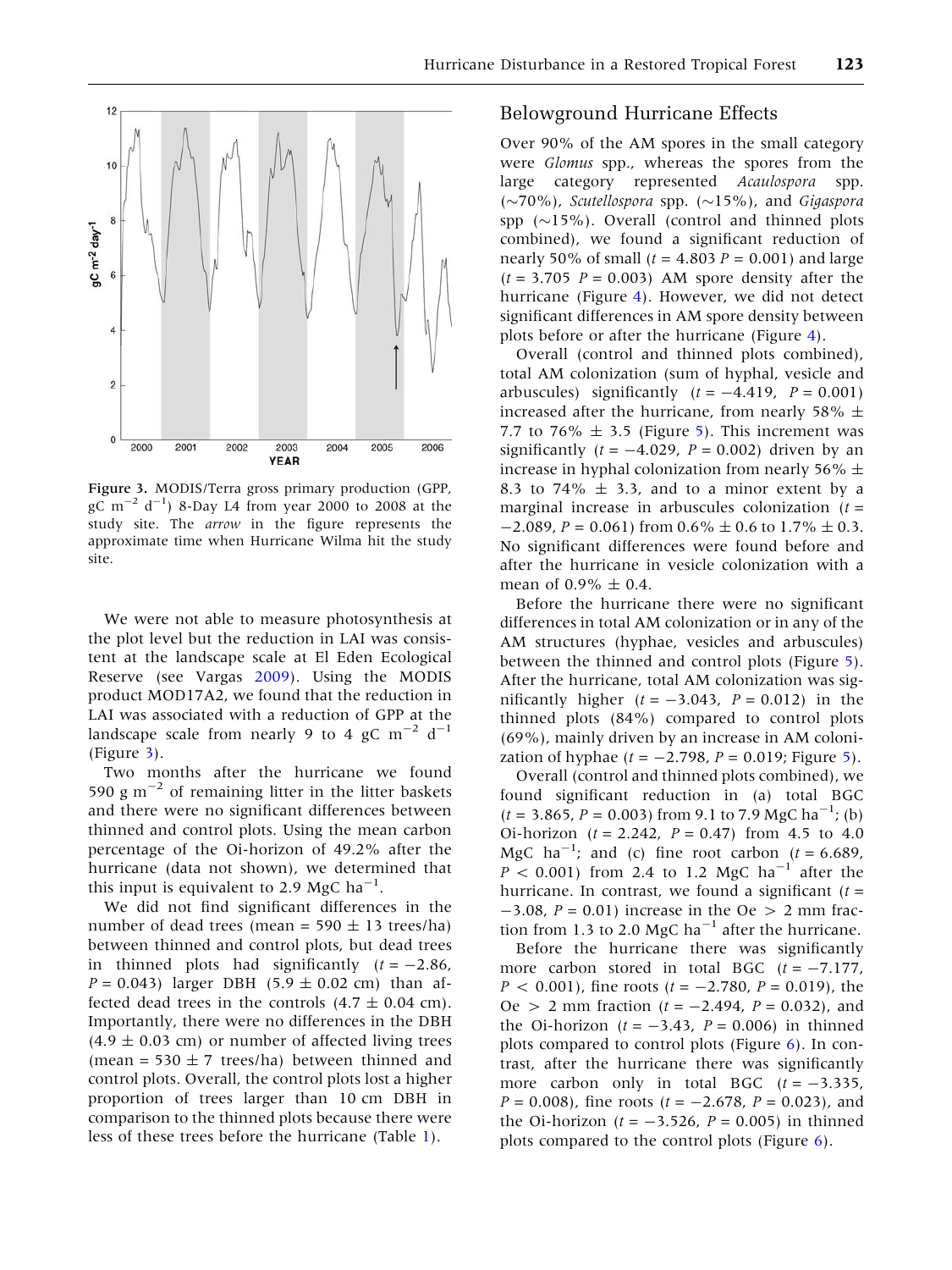| Belowground pool | Treatment | Pre-hurricane |      | Post-hurricane |           |
|------------------|-----------|---------------|------|----------------|-----------|
|                  |           | Mean $(\% )$  | SE   | Mean $(\% )$   | <b>SE</b> |
| Fine roots       | Control   | 2.4           | 0.06 | 2              | 0.11      |
|                  | Thinned   | 2.4           | 0.11 | 2.3            | 0.17      |
| Oi-horizon       | Control   | 2.2           | 0.03 | 2.9            | 0.04      |
|                  | Thinned   | 2.1           | 0.09 | 2.7            | 0.02      |
| $0e > 2$ mm      | Control   | 2.1           | 0.2  | 2.7            | 0.05      |
|                  | Thinned   | 2.3           | 0.12 | 2.6            | 0.13      |
| $0e < 2$ mm      | Control   | 2.2           | 0.17 | 2.2            | 0.35      |
|                  | Thinned   | 2.8           | 0.1  | 2.7            | 0.1       |

<span id="page-6-0"></span>Table 1. Mean Percent Nitrogen in Different Belowground Pools in Control and Thinned Plots Before and After Hurricane Wilma

Numbers in bold indicate significant differences ( $P < 0.05$ ) between treatments. SE indicates standard error. Oi-horizon indicates litter layer or slightly decomposed litter; Oe  $>$ 2 mm indicates decomposed litter layer with material larger than 2 mm; Oe < 2 mm indicates decomposed litter layer with material smaller than 2 mm.



Figure 4. Mean  $(\pm SE)$  number of  $(A)$  small- and  $(B)$ large-arbuscular mycorrhizal (AM) fungal spores per gram of soil in thinned and control plots before and after Hurricane Wilma. Over 90% of the AM spores in the small category were Glomus spp., whereas the spores from the large category represented Acaulospora spp.  $(\sim 70\%)$ , Scutellospora spp. ( $\sim$ 15%), and Gigaspora spp. ( $\sim$ 15%). Prehurricane data were collected in late September and posthurricane data were collected in early December 2005.

Overall (control and thinned plots combined), percent nitrogen in the Oi-horizon significantly increased ( $t = 4.52$ ,  $P < 0.001$ ) from 2.1 to 2.8% after the hurricane, but percent nitrogen in fine roots and Oe-fractions remained similar following the event (Table 1). Before the hurricane the thinned plots had significantly higher  $(t = 3.609)$ ,  $P = 0.0159$ ) percent nitrogen in the Oe < 2 mm fraction than the control plots, but no significant differences in any other belowground pool (Table 1). Following the event there was significantly higher ( $t = 4.19$ ,  $P = 0.008$ ) percent nitrogen in the Oi-horizon at the control plots but no other differences in nitrogen percentage between control and thinned plots were found (Table 1).

#### **DISCUSSION**

Experimental plots were established in 2000 to restore a dense fire-prone stand in a seasonally dry tropical forest on the northern Yucatan Peninsula. The removal of smaller diameter trees in the thinned plots resulted in larger, but fewer trees compared to control plots that had a higher density of small diameter trees (Vargas and others [2009a](#page-10-0)). Despite initial aboveground structural differences among treatments (Figure [1\)](#page-3-0), we found similar aboveground responses after the hurricane. In contrast, belowground processes responded differently between control and thinned plots after the hurricane.

Our results do not support the hypothesis that the high density of larger trees in thinned plots would suffer greater tree fall than trees in the control plots. Previous studies have described the aboveground effects in trees at several tropical forests (Basnet and others [1992](#page-9-0); Scatena and others [1993\)](#page-10-0) where evident damage was seen in thick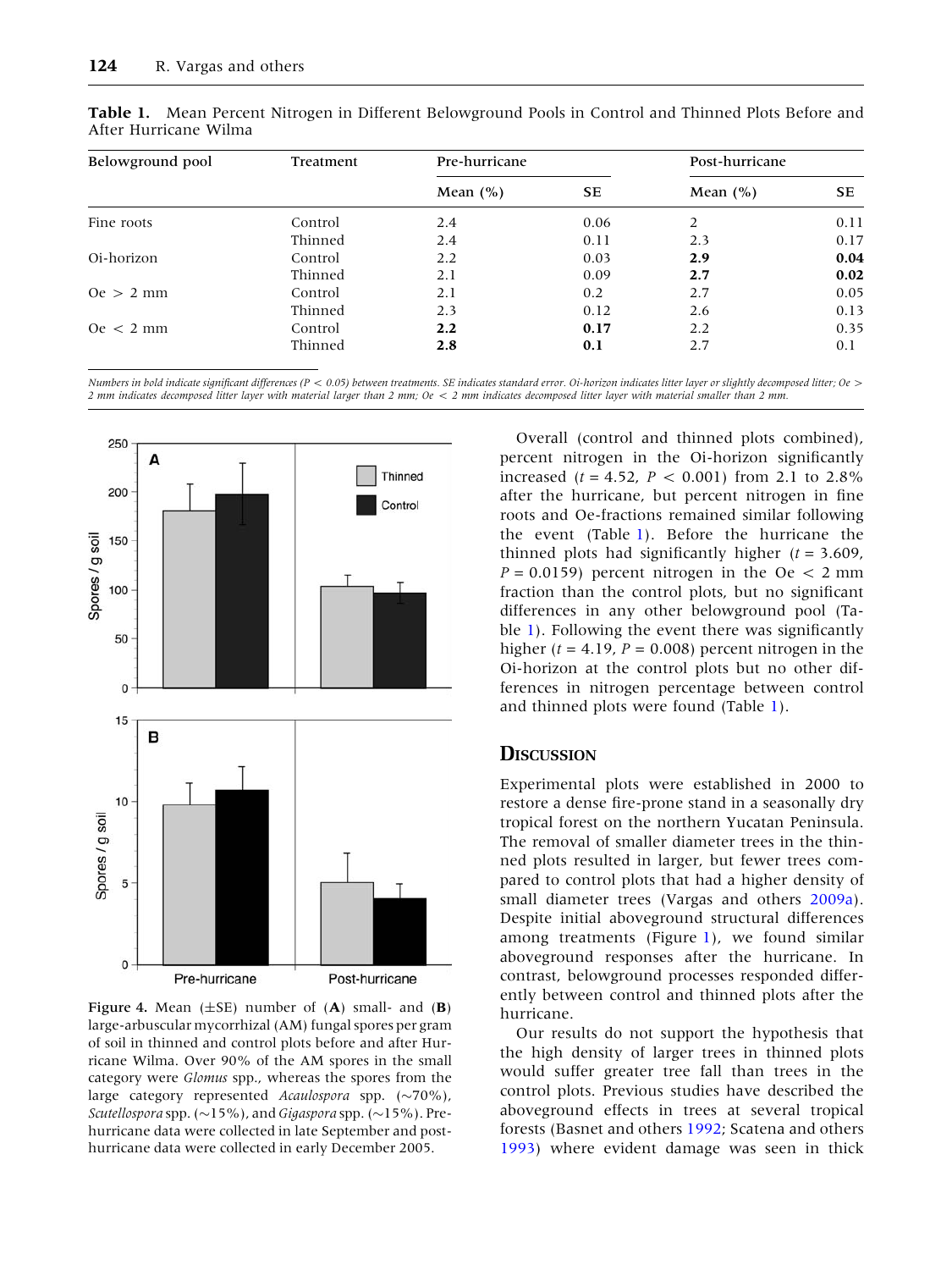<span id="page-7-0"></span>



Figure 6. Belowground carbon stored in  $(A)$  fine roots,  $(B)$  Oe  $<$  2 mm fraction,  $(C)$  Oe  $> 2$  mm fraction, and (D) Oihorizon before and after Hurricane Wilma in control and thinned plots. Pre-hurricane data were collected in late September and posthurricane data were collected in early December 2005. Bars represent means  $\pm$  SE. \*  $P < 0.05$ , \*\*  $P < 0.01$ .

branches of large trees (DBH  $> 20$  cm). Our restored forest had a mean height of 6 m and the trees have not developed thick branches, thus this young stand is more flexible to wind forces than a

mature stand. However, the control plots lost a greater proportion of trees larger than 10 cm than the thinned plots because there was a lower density of these trees before the hurricane (Figure [1](#page-3-0)).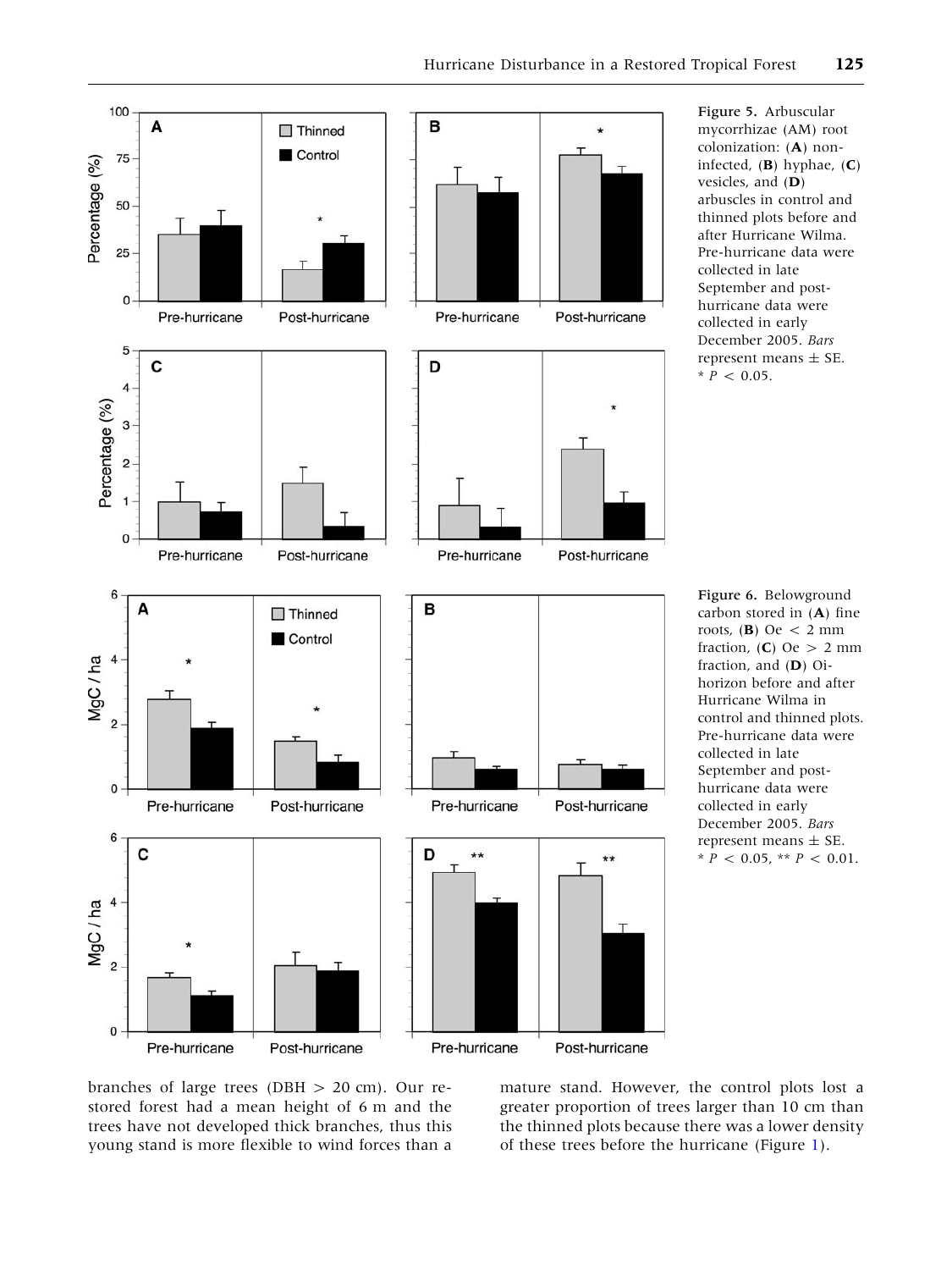Despite initial differences in canopy structure, we observed similar increments in canopy openness and a reduction in effective leaf area index LAI at control and thinned plots following the hurricane. Thus, independently of the number of fallen trees and the basal area distribution within the plots, canopy defoliation was consistent among treatments. The original goal of the thinning treatment was to reduce the possibility of ground fires extending to the forest canopy, but this treatment did not influence the response of aboveground variables (for example, number of tree fall and changes in LAI) to a hurricane disturbance in comparison to the control plots.

Total belowground carbon remained higher in the thinned plots following the hurricane. However, the initial differences in carbon stored in the  $0e > 2$  mm fraction disappeared after the hurricane. A possible explanation is that the Oi layer in the control plots was more rapidly decomposed in the  $0e > 2$  mm fraction because the Oi-horizon had more nitrogen in the control plots that may help the decomposers process the litterfall pulse faster. Our results support previous findings that fine roots decrease immediately following a hurricane (Silver and Vogt [1993;](#page-10-0) Beard and others [2005\)](#page-9-0), and that recently deposited litter could decompose in less than three months in tropical forests (Ostertag and others [2003](#page-10-0)). In this study, we did not take into account coarse woody debris (for example, branches  $>5$  cm in diameter) other than fallen trees. However, this pool is critical to estimate the total carbon deposited in the soil following a hurricane (Whigham and others [1991](#page-10-0)). Whether the effect of LIDs on decomposition processes or soil  $CO<sub>2</sub>$  efflux could be differentially influenced by a forest management practice remains unclear, but further studies are needed to properly manage ecosystems in the context of LIDs (Dale and others [1998\)](#page-9-0).

Our results support the hypothesis of a reduction in AM fungal spores after the hurricane. However, we found no differences in the number of AM spores before or after the hurricane between the thinned and control plots. Seasonal changes in AM spore density have been reported in tropical forests (Lovelock and others [2003\)](#page-10-0), but to our knowledge no seasonal study has reported a decrease of approximately 50% in less than three months. Possible explanations for reduced AM spores after the hurricane include (a) the hurricane reduced leaf area and plant photosynthesis, which in turn might have contributed to lower carbon allocation to fungal sporulation; (b) sporulation may have been inhibited by high soil water content; and (c)

spores were decomposed or washed away from the soil by the high water contents following the event. Reduction in AM spores can lead to a decrease in the inoculum potential as well as changes in AM fungal community. Previous studies have shown that different AM fungal communities can affect seedling recruitment and growth in tropical forests (Allen and others [2003\)](#page-9-0), but further long-term studies are needed to better understand how changes in AM fungal communities and inoculum may influence the resilience of these ecosystems.

Our results do not support the hypothesis that defoliation decreases AM root colonization. After the hurricane canopy openness increased approximately 115%, and GPP was likely to be reduced as seen in other ecosystems (Li and others [2007](#page-10-0)). With limited photosynthate available to AM fungi, as a response to foliage loss, we would expect to see a decrease in AM colonization. Contrary to our expectations, we observed an increase in AM colonization following the hurricane. One possible explanation for the increase in AM colonization may be related to the pulse in nutrient availability. Our results show that litterfall input (Oi-horizon after the hurricane) is rich in nitrogen because nutrients could not be mobilized from the leaves back into the plant before defoliation. We postulate that this increase in soil nitrogen in combination with high values of soil moisture and high soil temperatures increased decomposition, thereby changing the proportion of carbon and available nitrogen present in the soil. To take advantage of this pulse in nutrient availability, plants appeared to preferentially invest more carbon to AM fungi rather than production of fine roots after the hurricane.

A possible explanation is that the carbon invested to maintain and to increase the percent of root length colonized by AM fungi may have come from non-structural carbon pools (Vargas [2009](#page-10-0)). There is evidence that plants can allocate stored carbon pools for root and mycorrhizae following fire disturbances (Langley and others [2002](#page-10-0)) and that this carbon may come from non-structural carbon pools stored in plants (Wurth and others [2005;](#page-10-0) Poorter and Kitajima [2007](#page-10-0); Keel and others [2007](#page-10-0)). A recent study has shown evidence that plants in these tropical forests can allocate old stored carbon for production of fine roots following the hurricane (Vargas and others [2009b\)](#page-10-0). We propose that differences in colonization between control and thinned plots may be explained by difference in density of large diameter trees because most carbon is stored in the stem volume (Wurth and others [2005\)](#page-10-0). Thus, one possibility is that a higher pro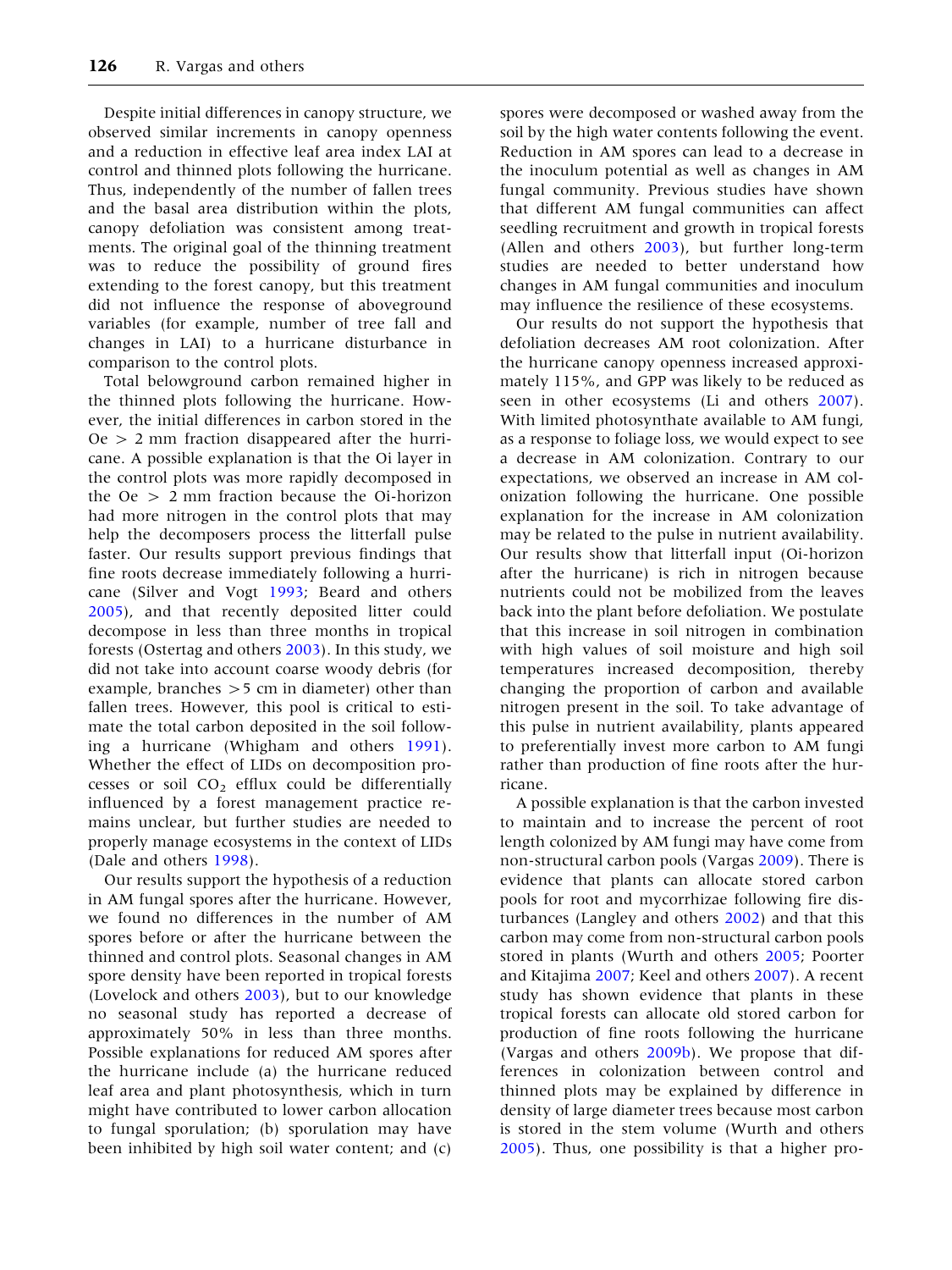<span id="page-9-0"></span>portion of remaining large diameter trees in the thinned plots may have greater carbon reserves (per volume of tree) that could be used to maintain higher AM colonization compared to trees in the control plots with less volume. It has been hypothesized that carbon allocation to AM fungi instead of the roots is promoted under stressful conditions because the production of AM hyphae is more economical in terms of carbon than the production of an equivalent length of fine roots (Jakobsen and others [2002\)](#page-10-0). Thus, it is important to understand how plants allocate non-structural carbon reserves following LIDs to better understand the effects and recovery trajectories of terrestrial ecosystems.

#### **CONCLUSION**

The novelty of this study is that it provides an estimate of evident aboveground hurricane effects and less evident belowground effects under restored plots in a seasonally dry tropical forest. Land-use change in these forests is increasing (Bullock and others 1995) and more restoration or management efforts will be needed, but management plans may need to consider the concept of LIDs (Dale and others 1998). The main findings of this study are (a) initial forest structural differences resulted in similar aboveground responses but different belowground responses; (b) AM fungal spores were substantially reduced following the hurricane; and (c) contrary to expectations, we found that following plant defoliation and a decrease in GPP and fine root biomass, AM root colonization increased after the hurricane. Ecosystem restoration and management plans should not be conceived without considering the potential influence of LIDs and the synergistic effects of belowground and aboveground ecosystem components.

#### ACKNOWLEDGMENTS

We are grateful to El Eden Ecological Reserve for providing technical support. Juan Castillo, Hector Estrada, and Laurel Goode provided fieldwork assistance. Arturo Gómez-Pompa guided us in setting up the experimental field plots. This work has been possible through funding from Consejo Nacional de Ciencia y Tecnologia, and University of California Institute for Mexico and the United States awards to R.V., and the National Science Foundation to M.F.A. (DEB-061542) and E.B.A. (DEB 9981607). R.V. was supported by a grant from the National Science Foundation (DEB-0639235) while writing this article. This study has been improved by the constructive comments of Ariel Lugo and two anonymous reviewers.

#### OPEN ACCESS

This article is distributed under the terms of the Creative Commons Attribution Noncommercial License which permits any noncommercial use, distribution, and reproduction in any medium, provided the original author(s) and source are credited.

#### REFERENCES

- Allen EB, Allen MF, Egerton-Warburton L, Corkidi L, Gómez-Pompa A. 2003. Impacts of early- and late-seral mycorrhizae during restoration in seasonal tropical forest, Mexico. Ecol Appl 13:1701–17.
- Allen EB, Allen MF, Helm DJ, Trappe JM, Molina R, Rincon E. 1995. Patterns and regulation of mycorrhizal plant and fungal diversity. Plant Soil 170:47–62.
- Allen EB, Rincon E, Allen MF, Perez-Jimenez A, Huante P. 1998. Disturbance and seasonal dynamics of mycorrhizae in a tropical deciduous forest in Mexico. Biotropica 30:261–74.
- Allen MF, Vargas R, Graham EA, Swenson W, Hamilton MP, Taggart M, Harmon TC, Rat'ko A, Rundel PW, Fulkerson B, Estrin DL. 2007. Soil sensor technology: life within a pixel. Bioscience 57:859–67.
- Basnet K, Likens GE, Scatena FN, Lugo AE. 1992. Hurricane Hugo—damage to a tropical rain-forest in Puerto-Rico. J Trop Ecol 8:47–55.
- Beard KH, Vogt KA, Vogt DJ, Scatena FN, Covich AP, Sigurdardottir R, Siccama TG, Crowl TA. 2005. Structural and functional responses of a subtropical forest to 10 years of hurricanes and droughts. Ecol Monogr 75:345–61.
- Bullock SH, Mooney HA, Medina E. 1995. Seasonally dry tropical forests. Cambridge, NY: Cambridge University Press.
- Dale VH, Lugo AE, McMahon JA, Pickett STA. 1998. Ecosystem management in the context of large, infrequent disturbances. Ecosystems 1:546–77.
- Eom AH, Wilson GWT, Hartnett DC. 2001. Effects of ungulate grazers on arbuscular mycorrhizal symbiosis and fungal community structure in tallgrass prairie. Mycologia 93:233–42.
- Frazer GW, Canham CD, Lertzman KP. 1999. Gao light analyzer (GLA), version 2.0: imaging software to extract canopy structure and gap light transmission indices from true-color fisheye photographs, users manual and program documentation. Simon Fraser University and the Institute of Ecosystem Studies, Burnaby, BC, and Millbrook, NY.
- Gange AC, Bower E, Brown VK. 2002. Differential effects of insect herbivory on arbuscular mycorrhizal colonization. Oecologia 131:103–12.
- Heinsch FA, Zhao MS, Running SW, Kimball JS, Nemani RR, Davis KJ, Bolstad PV, Cook BD, Desai AR, Ricciuto DM, Law BE, Oechel WC, Kwon H, Luo HY, Wofsy SC, Dunn AL, Munger JW, Baldocchi DD, Xu LK, Hollinger DY, Richardson AD, Stoy PC, Siqueira MBS, Monson RK, Burns SP, Flanagan LB. 2006. Evaluation of remote sensing based terrestrial productivity from MODIS using regional tower eddy flux network observations. IEEE Trans Geosci Remote Sens 44: 1908–25.